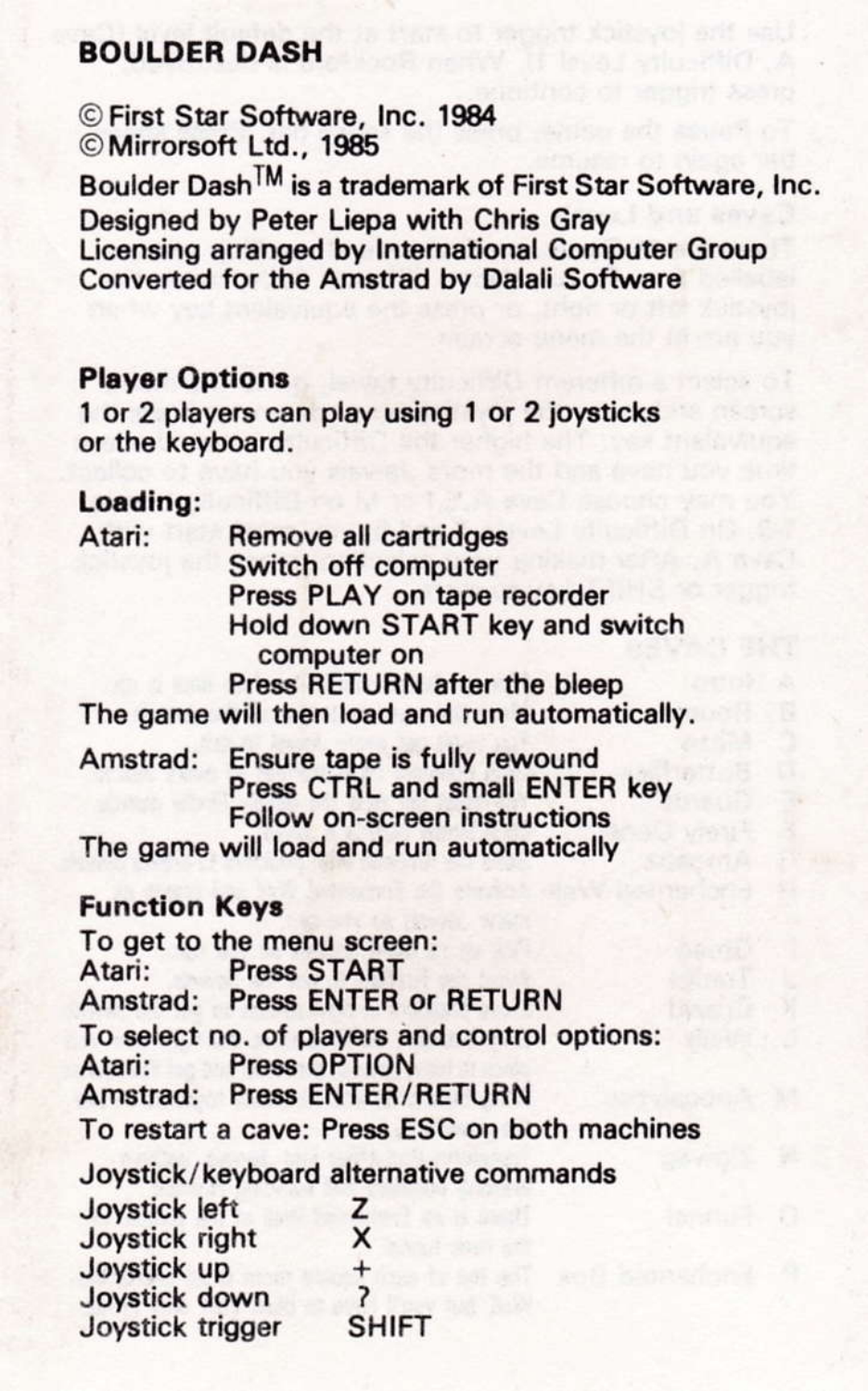Use the joystick trigger to start at the default level (Cave A. Difficulty Level 1). When Rockford is destroved. press trigger to continue.

To Pause the game, press the space bar, Press space bar again to resume.

#### **Caves and Levals**

There are 16 Caves, each of several scrolling screens. labelled A to P. To select a different Cave, move the joystick left or right, or press the equivalent key when you are in the menu screen.

To select a different Difficulty Level, go to the menu screen and move the joystick up or down, or press the equivalent key. The higher the Difficulty Level, the less time you have and the more Jewels you have to collect. You may choose Cave A, E, I or M on Difficulty Levels 1-3. On Difficulty Levels 4 and 5, you must start with Cave A. After making your selection, press the joystick trigger or SHIFT key to start.

## THE CAVES

| A        | Intro                   | Pick up Jewels and exit before time is up.                                                                |
|----------|-------------------------|-----------------------------------------------------------------------------------------------------------|
| в        | Rooms                   | Move the boulders to get all the Jewels.                                                                  |
| C        | Maze                    | You must get every Jewel to exit.                                                                         |
| D        | <b>Butterflies</b>      | Drop boulders on Butterflies to make Jewels.                                                              |
| E        | Guards                  | You must get past the deadly Firefly guards.                                                              |
| F        | <b>Firely Dens</b>      | Each Firefly guards a Jewel.                                                                              |
| G        | Amoeba                  | Stifle the Amoeba with boulders to create Jewels.                                                         |
|          | <b>H</b> Enchanted Wall | Activate the Enchanted Wall and create as                                                                 |
|          |                         | many Jewels as you can.                                                                                   |
| ı        | Greed                   | Pick up as many Jewels as you can.                                                                        |
| J        | Tracks                  | Avoid the Fireflies to get the Jewels.                                                                    |
| Κ        | Crowd                   | Move boulders in tight spaces to get the Jewels.                                                          |
| L        | Walls                   | Drop boulders on Fireflies at the right time and<br>place to blast holes in the walls and get the Jewels. |
|          | M Apocalypse            | Bring Butterflies and Amoebas together to see<br>the Jewels fly.                                          |
|          | N Zigwag                | Transform Butterflies into Jewels, without                                                                |
|          |                         | wasting boulders and avoiding Fireflies.                                                                  |
| $\Omega$ | Funnel                  | There is an Enchanted Wall at the bottom of<br>the rock funnel.                                           |
| P        | <b>Enchanted Box</b>    | The top of each square room is an Enchanted<br>Wall, but you'll have to blast your way inside.            |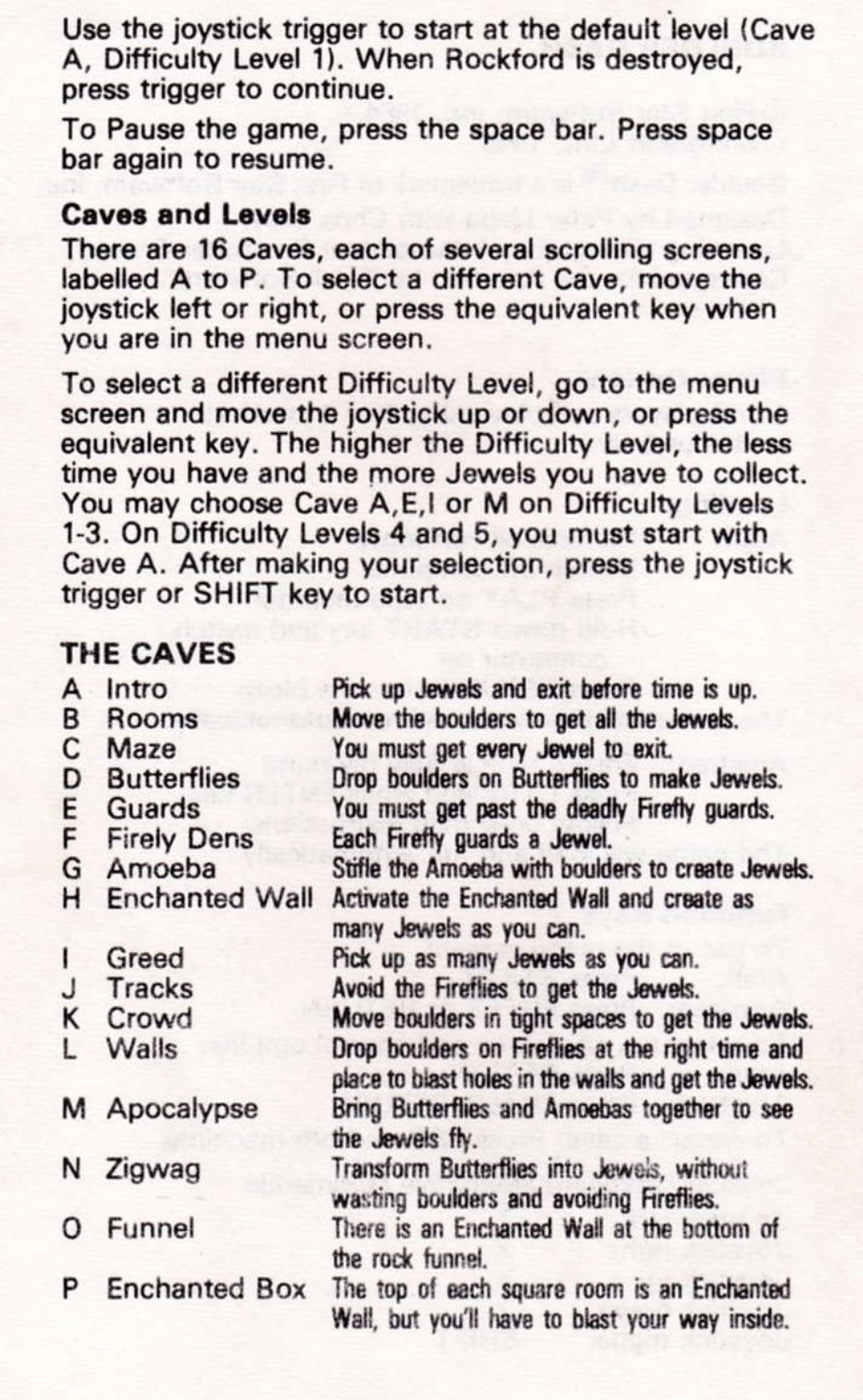## **Scoring**

Each player starts with 3 chances. The top of the screen shows the score display:



The number of points per Jewel changes according to the Cave. Difficulty Level, and bonus status. The bonus value is shown after the required number of Jewels have been collected. Every 500 points the tunnels sparkle for a moment and you get a bonus Rockford. You also score 1 bonus point for each second of time remaining when you exit the Cave.

# **Playable Intermissions**

There are 4 short interactive puzzles that you can play after completing Caves D.H.L and P. There is no penalty for losing or not playing the intermissions, but if vou complete them successfully, you receive bonus Rockfords

## **Game Objective**

The objective of Boulder Dash is to search through each Cave and collect as many Jewels as possible in as short a time as possible. Once the indicated number of Jewels are collected, the door to the mysterious escape tunnel is revealed and you go to the next level. Strategy and planning will help you master the "physics" of Boulder Dash. Boulders drop predictably enough, but you and Rockford also have to block growing Amoebas. transform Butterflies, outmanoeuvre Fireflies, and overcome numerous other obstacles

# Game elements:

Rockford:

This little fellow is the star of the game. Rockford has the power to dio through the earth and collect Jewels. If he digs under a boulder and doesn't stop, he will not be struck and the boulder will drop down into the tunnel. He can push single boulders horizontally if there is nothing to block their path. Rockford can stand directly under a boulder without being crushed, but if a boulder or Jewel falls on him, you will have to start again.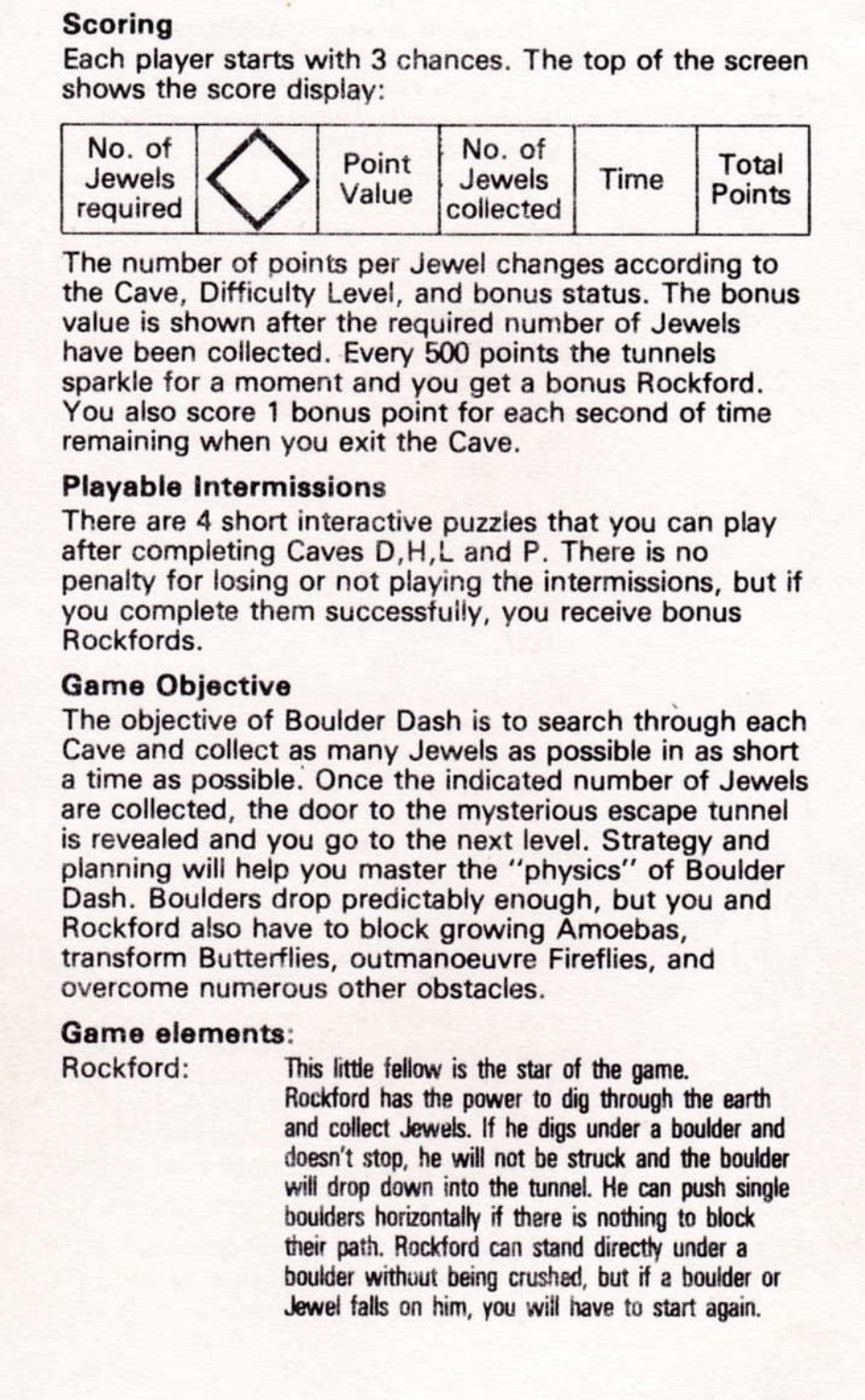The rocks will fall whenever gravity dictates. They will fall straight down if unsupported, or they will topple off underlying objects if there is nothing to block their way Experimention is the best way to learn the "physics" of Roulder Dash

Jewels: You must collect the required number of diamonds to discover the hidden escape door, exit one Cave and advance to the next

**Roulders:** 

Fireflies: The deadly Fireflies plide about in the tunnels. Their behaviour is predictable; they move along the edges of all the exposed areas. This is a help, since they will explode on contact with Bockford. Turn the tables by dropping boulders on them, which causes them to blow up. This comes in handy when you want to demolish a wall to get some Jewels.

The colourful butterflies behave much like Fireflies **Butterflies:** However, they fly in the opposite direction of the Fireflies and they turn into Jewels when they explode.

Amoeba: The Amoeba is a green blob that bubbles and grows thourho earth and air. Fireflies and Butterflies will explode on contact with the Amoeba When Rockford surrounds the Amoeha with rocks it runs out of growing space, suffocates and turns into Jewels, However, if the Amoeba grows too large labout 200 squares big) it will die and turn into houlders

Enchanted Wall: The Enchanted Wall looks like any other wall: however, when hit by a falling boulder it begins to vibrate for a limited time. During this period, any boulders that drop through it are manically turned into Jewels, but only if there is empty space below the wall. It will also turn Jewels into boulders if they drop through it. Once the enchantment phase is complete, it cannot be reactivated in the same mund

#### **Titanium Wall:** The exterior wall is an indestructible boundary to play action. Rockford can only exit to the next Cave through the escape door.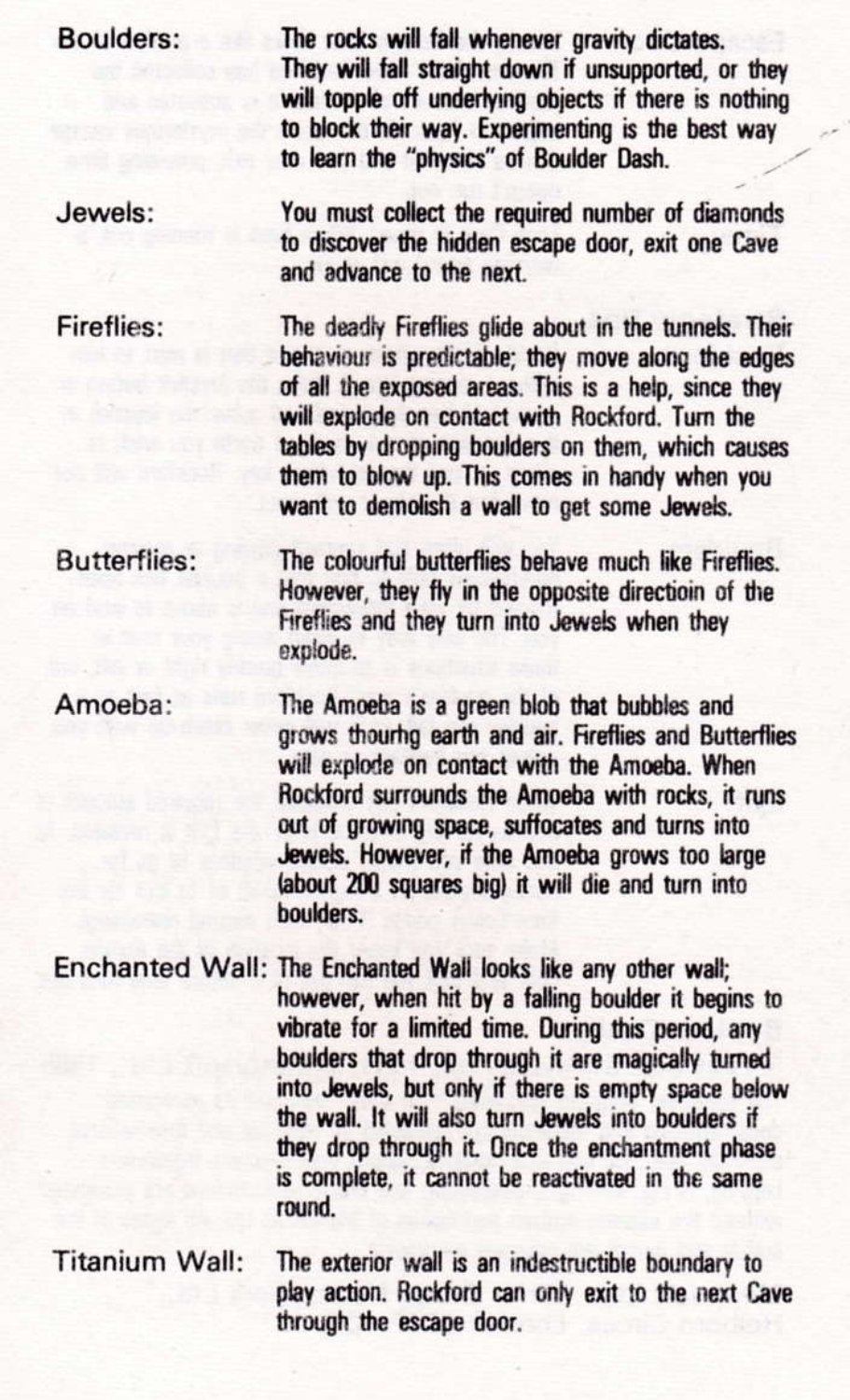#### **Escape Door:**

Initially the Escape Door looks like a portion of the Titanium Wall, After Rockford has collected the required amount of Jewels, it is activated and begins to flash. At this point the mysterious escape door is revealed and you may exit, providing time doesn't run out.

Time:

Each Cave is timed. When time is running out, a warning sound will occur.

Strategy/Tips **Rockford** 

Rockford can affect an object that is next to him without moving into it. Keep the joystick button or equivalent key depressed and move the joystick in the direction of the object of earth you wish to affect, or use the equivalent key. Rockford will not move but the object will react.

**Boulders** You will often find yourself digging or moving downwards only to find that a boulder has been toppled by your movement and is about to land on you. The only way to avoid losing your man in these situations is to move quickly right or left, out of the boulder's way. Rockford runs as fast as a boulder can fall so it will never catch un with you. unless you hesitate or stop.

> When Rockford has collected the required amount of Jewels for the Cave he is in, the Exit is revealed. At this time you should decide whether to go for bonus Jewels (at a higher value) or to exit for the time bonus points (1 for each second remaining). Make sure you know the location of the escape door and that you can get to it before time runs out.

### **Roulder Dash**

Exit

© First Star Software, Inc. 1984. © Mirrorsoft Ltd., 1985. The computer program contained in Boulder Dash and its associated documentation and materials are protected by National and International convright law. Storage in a retrieval system, reproduction, translation, copying, hiring, lending, broadcasting and public performance are prohibited without the express written permission of Mirrorsoft Ltd. All rights of the author and owner are reserved worldwide.

Mirrorsoft Ltd., Mirror Group Newspapers Ltd., Holborn Circus, London EC1P 1DQ